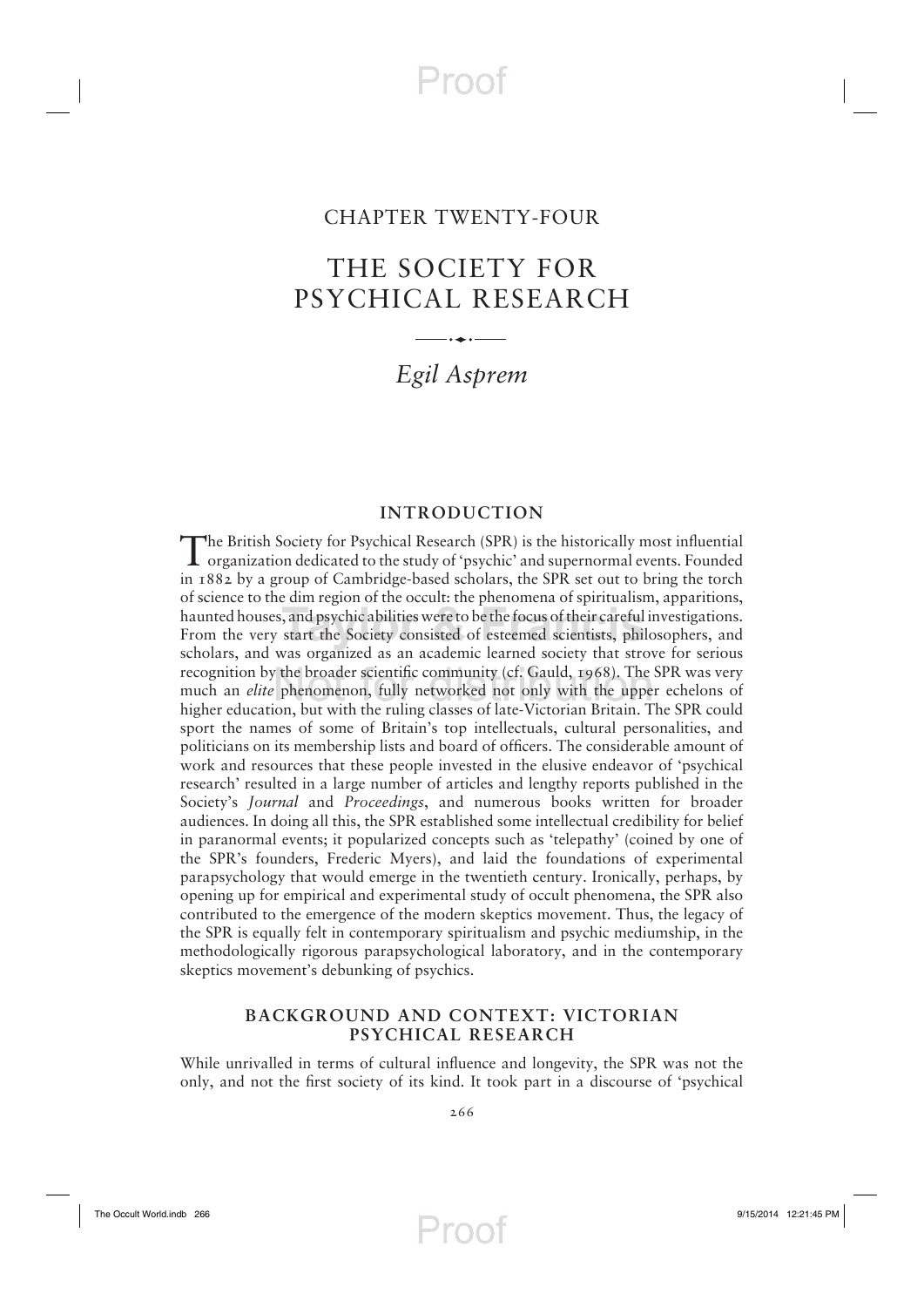# Proot

research' that had emerged from the encounter between spiritualism and Victorian scientific naturalism in the  $1860s$ , and addressed vital questions concerning the possibilities of scientific knowledge, and the relation between religious beliefs and rational knowledge about the world (see Asprem, 2013, 392–321). Scientists and other intellectuals who got interested in the phenomena of mediumism in this period – including such men as Alfred Russel Wallace, the co-designer of the theory of natural selection – did not thereby abandon reason and scientific method, but sought instead to approach ostensible contact with the dead through novel applications of science (cf. Noakes, 2004). For these men (the psychical researchers were, unlike the mediums they studied, mostly men), the activities of spirits and magical powers could be made proper objects of naturalistic science: the possible reality of spiritualism and other occult phenomena would not constitute a break with a naturalistic worldview, but rather indicate that our picture of the natural world had to be radically expanded. Psychical research was, in this way, predicated on an *open-ended* naturalism (cf. Asprem 2013, 302–10).

Victorian psychical research thus arose from a genuine scientific and philosophical interest in the phenomena associated with spiritualism and related currents. In Britain, serious intellectual interest in this body of beliefs, practices, and behaviors began when the London Dialectical Society established a special commission to investigate spiritualism and psychic phenomena in 1869. The commission's report, written by thirty-three learned gentlemen, concluded that the bulk of evidence concerning spiritualistic phenomena could not at present be discounted as fraudulent, and it advised that more research be conducted on the topic (London Dialectical Society,  $1871$ ,  $5-6$ ). In  $1875$ , only a few years after the publication of the report, the lawyer Edward Cox established a scientific organization for this type of research entitled the Psychological Society of Great Britain (Richards, 2001; Luckhurst, 2002,  $47-51$ ). It is notable that the words 'psychological' and 'psychic' were both associated with spiritualism at this point, with the establishment of psychology as a wholly 'secular' academic discipline still decades away (see Sommer, 2012). Cox's Psychological Society was an important forerunner for the SPR, as it aimed to translate the 'spiritual' and 'occult' into the language of science, and locate it within the strictures of a new scientific society (cf. Richards, 2001). Cox's pamphlet from 1871, *Spiritualism Answered by Science*, is characteristic of this scientizing approach: here he launched the influential concept of 'psychic force' (often falsely attributed to the physicist William Crookes, who was another important pioneer of psychical research prior to the establishment of the SPR), which was conceptualized as a scientifically acceptable alternative to the spiritualist hypothesis that mediumistic phenomena were caused by the activity of the disembodied spirits of the dead. By contrast, psychic force was a completely 'natural' force, connected to the biological organism and fit for naturalistic rather than 'supernatural' explanation.

Cox's Psychological Society was, however, largely a one-man show, and when its founder passed away in 1879 the society was buried with him. Three years later the SPR emerged, taking up the mandate established by the London Dialectical Society, mobilizing those who were already active in the field of psychical research and recruiting new allies. Indeed, the success of the SPR, which is enormous when compared to the preceding Psychological Society, is not due to a radically new approach to psychic events – the essential discursive and theoretical tools were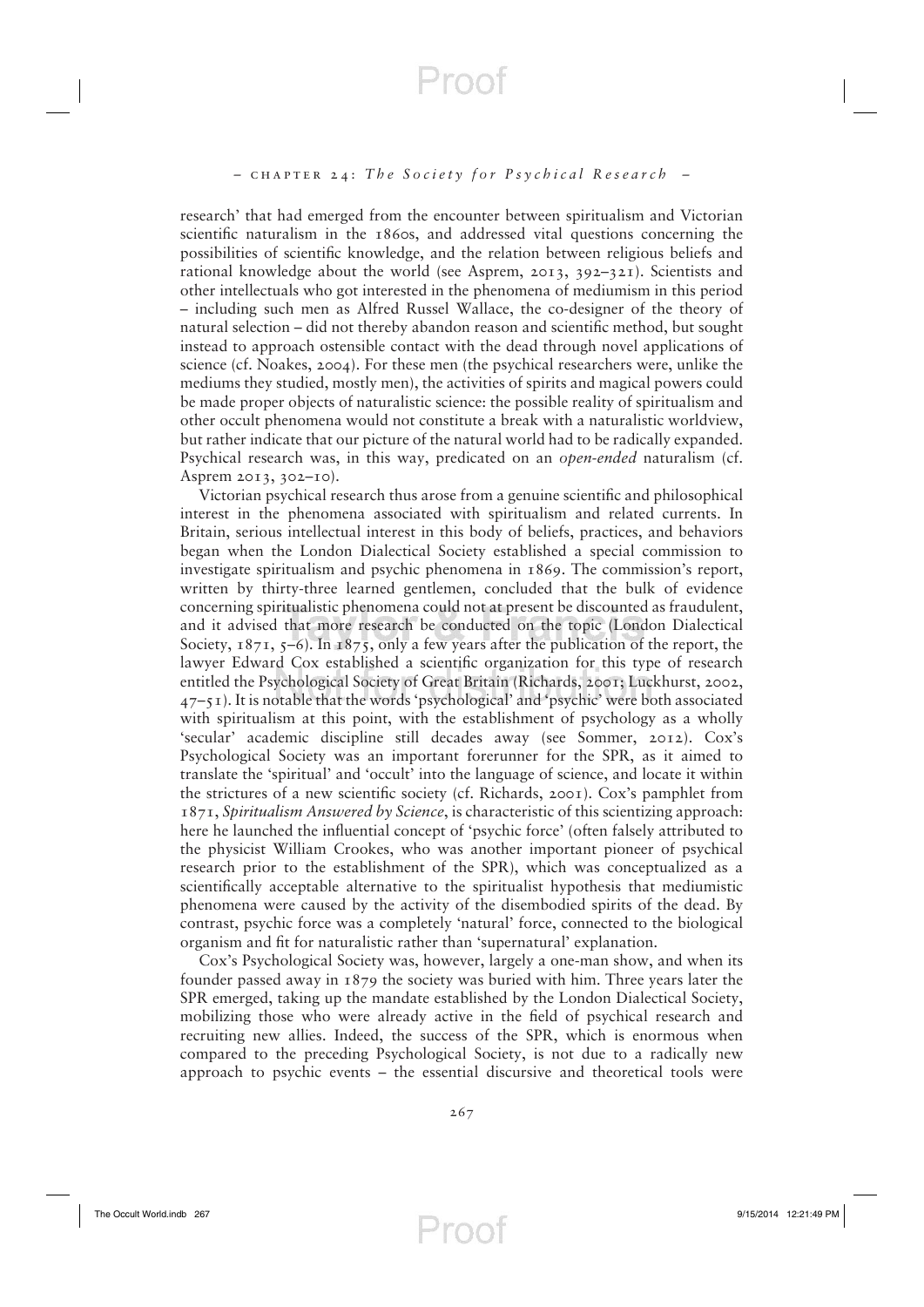### *– Egil Asprem –*

Proot

already at hand, provided by the pioneering efforts of men like Cox, Crooks, and Wallace. The SPR added a strong *social* base, built on the investment of a group of independently wealthy, well-established scholars, with ties to the upper echelons of Victorian social, cultural, and political life. This secured the institutional stability and social respectability of the new society, providing a stable platform for the study of psychic phenomena, as well as significant cultural capital bestowed by the class distinction of its key players.

### **NOTABLE MEMBERS AND THEIR CONTRIBUTIONS**

### **The Sidgwick Circle**

Who were these distinguished advocates of a science of the supernatural? The core group of the SPR in the 1880s centered on the influential Cambridge philosopher Henry Sidgwick (1838–1900) and his wife, Eleanor (1845–1936), and is informally known as the 'Sidgwick circle' (Gauld, 1968). Henry was a leading utilitarian moral philosopher, but also an influential advocate of educational reform: he actively supported the entry of women into higher education, and played a role in the campaign against the religious tests that were required for teaching in most British universities until 1885 (cf. James, 1970). He oversaw the establishment of Newnham College, which was the second Cambridge college to accept women. Henry's wife, Eleanor, would later serve as principal of Newnham. Eleanor, whose maiden name was Balfour, belonged to one of the most powerful political families of Victorian Britain. Her brother, Arthur Balfour (1848–1930), would later become Prime Minister of Great Britain. He was an influential ally of the Sidgwick circle, and even served as the SPR's President between 1892 and 1895. Another powerful member of the extended Sidgwick–Balfour family, Lord Gerald Balfour (1853–1945; Member of Parliament, Chief Secretary for Ireland, President of the Board of Trade, member of the Queen's Privy Council, etc.), was in charge of some of the SPR's most extraordinary experiments in the early twentieth century, known as the 'cross-correspondences' (more on which below).

The Balfour family connection was no doubt useful for establishing a status of high distinction for the SPR, but other members of the Sidgwick circle were more important for actual scientific work during the first decades of the Society's existence. In addition to Henry and Eleanor, the most prolific and intellectually influential scholars were the Cambridge classicists Edmund Gurney (1847–88) and Frederic Myers (1843–1901), and the Australian émigré Richard Hodgson (1855–1905), who had enrolled at Cambridge in 1878. Collectively, this small group of people had their names attached to half of the approximately 14,000 pages of research reports, theorizing, and experimental notes that were published by the SPR's journal and proceedings between 1882 and 1900 (Gauld, 1968, 313). These publications were, moreover, made possible by avail of the group's independent financial means, particularly those of Edmund Gurney. In other words, the level of activity that the SPR was able to uphold in this period would have been completely unimaginable without the enormous financial, intellectual, and social investment of this most elite group of people.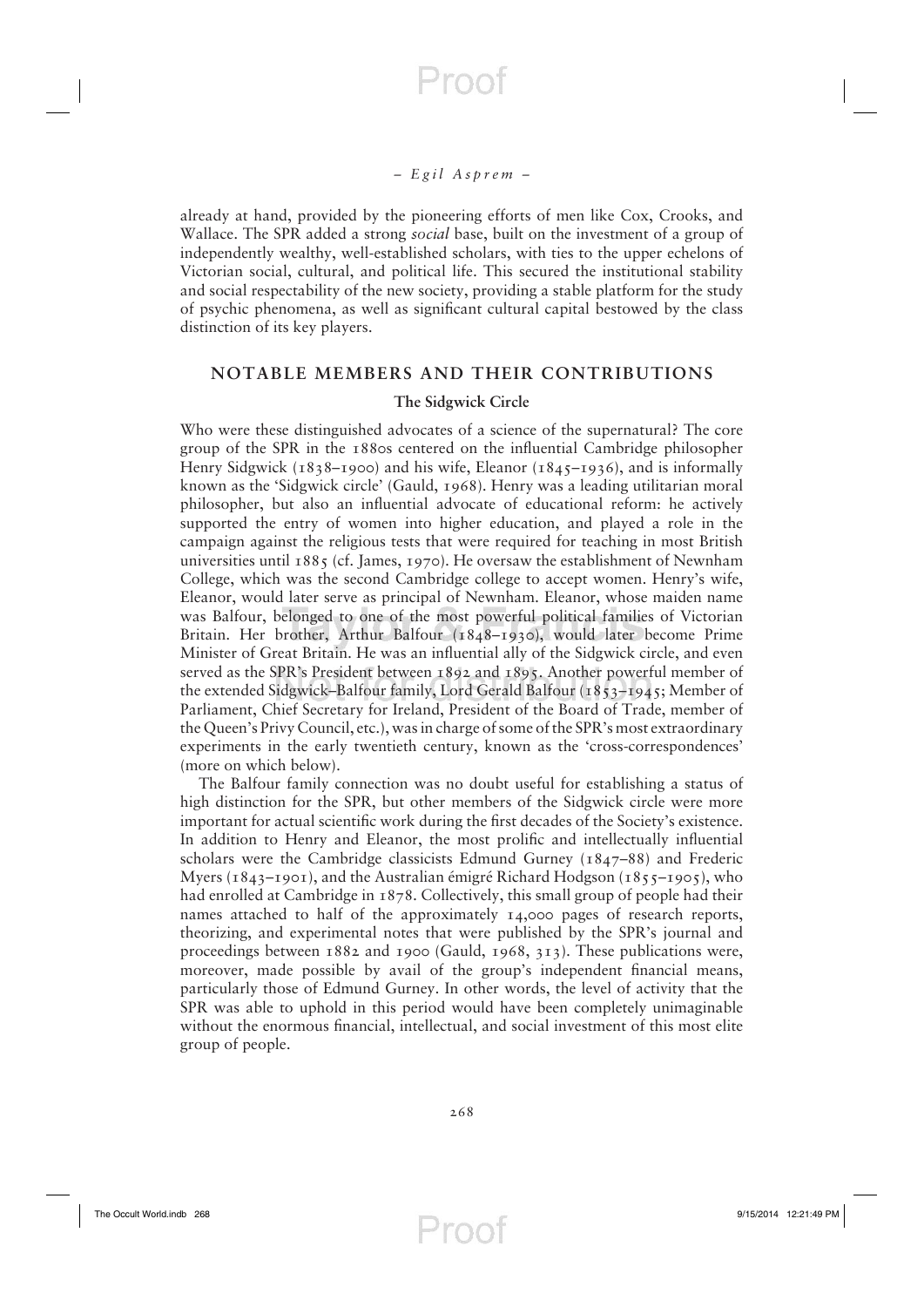#### *–* chapter 24: *The Society for Psychical Research –*

### **Notable Contributions, 1882–1902: Phantoms of the Living, Skeptical Exposés, and Subliminal Selves**

The first really significant work produced by the SPR was a massive two-volume book edited by Edmund Gurney (with Myers and Frank Podmore), entitled *Phantoms of the Living* (1886). The book collected thousands of case stories of paranormal events, mostly apparitions of the dead, impossible communications between minds over large distances, strange meaningful coincidences, and eerie premonitions of impending crises. The sheer magnitude of this survey suggested that the kind of experiences the SPR was interested in were indeed very common. The editors also made an attempt to apply probability analyses of the likelihood that these cases were due to chance. These analyses were, however, deeply flawed even for the period, amounting to rather absurd figures. In one case Gurney et al. wrote that 'the odds against the occurrence, by accident, of as many coincidences of the type in question… are about *a thousand billion trillion trillion trillions to 1*.' Sometimes the authors did not even bother spelling the figures out: '[t]he argument for thought-transference... cannot be expressed here in figures, as it requires  $167$  nines – that is, the probability is far more than the ninth power of a trillion to  $\mathbf{r}'$  (Gurney et al., 1886, vol. 2, 17; vol.  $I$ , 34). These amateur uses of probability sparked a sharp debate in the first volume of the *Proceedings* of the American branch of the SPR, where the philosopher, logician, and mathematician Charles Sanders Peirce (1839–1914) lashed out at the SPR researchers: 'I shall not cite these numbers, which captivate the ignorant, but which repel thinking men, who know that *no* human certitude reaches such figures of trillions, or even billions, to one' (cf. Hacking, 1988, 444–45).

The most significant contribution of *Phantoms of the Living* was, however, to launch the hypothesis that crisis-induced experiences of seeing the newly departed loved ones or learning of an accident far away just before, or just as, it happens, were a result of spontaneous 'thought-transference.' Apparitions were, in other words, phantoms of the *living* (or in the process of dying), rather than phantoms of the dead. The theory of mental action across vast distances became a major heuristic for the early work of the SPR (cf. Luckhurst, 2002). It got its most sophisticated expression in the work of Frederic Myers, who coined the new term 'telepathy' (literally 'distant touch,' or 'distant feeling'). The concept inspired much of the early quantitative work of the Society, through card-guessing trials and other attempts to experiment with the transfer of mental content (images, words, numbers, scenes) from one mind to another. This work became the object of much theoretical and methodological controversy in the SPR and beyond.

SPR researchers were, however, not only looking to create evidence for obscure mental faculties. They were also skilled and critical observers who set out to find ways to debunk any fraudulent means that could possibly be involved with the production of various 'occult' phenomena. The so-called *physical* phenomena of spiritualism were a particularly common target for SPR investigators, who took pride in finding the techniques of stage magic employed to fake phenomena such as levitation, materialization of objects, and the playing of instruments from a distance. It was Richard Hodgson, an energetic and forthright Australian who had little patience for Victorian courtesy (a trait which almost cost him his Cambridge diploma), who was the chief debunker of the early SPR. Hodgson's first and perhaps most significant contribution to this critical side of the SPR's work, at least from the perspective of the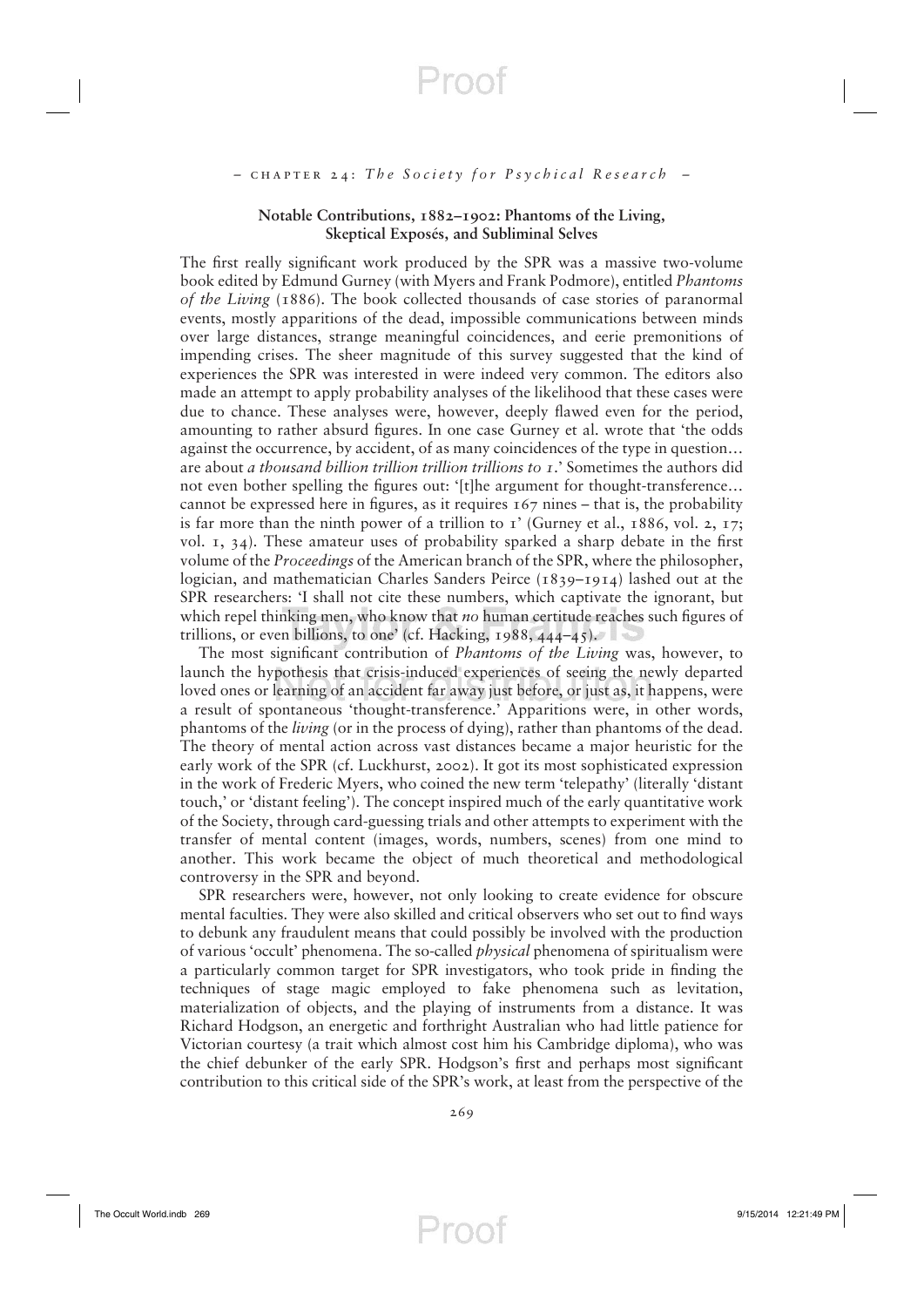# Proot

#### *– Egil Asprem –*

history of modern occultism, was the famous exposé of the methods of Theosophy's founder, H. P. Blavatsky, in 1884–85. After relocating to Adyar, India, Blavatsky had started receiving mysterious letters containing esoteric knowledge, which purportedly came from secret chiefs known as the Mahatmas. Hodgson went to India to investigate; he found hidden doors installed in the shrine where the letters materialized, and internal evidence suggesting that it was Blavatsky herself who was writing the letters (Hodgson, 1885; cf. Coleman, 1895). Another noteworthy and influential work of skepticism came ten years later, when Hodgson accused his fellow researchers Richet, Myers, and the physicist Oliver Lodge of having been fooled by the Italian medium Eusapia Palladino (1854–1918) during séances in France in 1894. In follow-up trials run at Myers' house in Cambridge the year after, Hodgson proceeded to thoroughly expose Palladino's fraud with the help of the professional stage magician Nevil Maskelyne ( $1863-1924$ ; cf. Carrington, 1909,  $51-57$ ). Together, these two episodes had serious repercussions for the credibility of two of the most influential occult movements of the late nineteenth century: Spiritualism and Theosophy.

The crowning achievement of the SPR's first two decades was nevertheless Frederic Myers' posthumously published *Human Personality and Its Survival of Bodily Death* (1902). This book represents Myers' remarkable attempt to systematize all the knowledge that had been gathered and all the theories and hypotheses that had been tried and tested in the work of the SPR, and embed them in an overarching theoretical and philosophical framework. It is the *locus classicus* of a number of neologisms on the border of parapsychology and mainstream psychiatry, including 'telepathy,' 'cryptesthesia,' 'hypnopompic,' 'retrocognition,' 'cosmopathic,' and many others (see Myers, 1902, vol. 1, xiii-xxii). Myers' book also launched the notion of the 'subliminal self,' which was essentially a psychological theory of personality and selfhood related to Romantic notions of the unconscious. According to Myers' theory, our everyday conscious selves are only a small fraction of a vast entity that lies mostly submerged under the threshold (*sub – limen*) of consciousness. This monumental subliminal self may from time to time erupt – in dreams, automatisms, during hypnosis, and in creative ruptures. Some people had easier access to their subliminal selves, and could make it manifest more or less at will. This is what the psychic mediums, clairvoyants, and telepaths did, according to Myers, and it was also the mechanism of religious prophesies, and the visionary abilities of great artists and writers. In short, the subliminal self was the source of what Myers called 'genius,'

Although a curious work of romantic, 'gothic psychology,' *Human Personality* and Myers' theories in general had a significant influence on several noteworthy thinkers of the early twentieth century. Myers' concept of telepathy was an important influence on Sigmund Freud and the broader psychoanalytic movement. Freud, Ferenczi, and Jung all wrote on the topic of telepathy, and incorporated it in one way or another into their psychological theories. But the most significant influence of Myers' work in psychical research was on William James – well-known today as a towering figure in American psychology and pragmatic philosophy, but also a deeply committed psychical researcher and the main representative of the SPR in the United States (cf. Blum, 2006). James' famous *Varieties of Religious Experience* (1902) draws considerably on Myers' theory of genius, and rests, as James himself pointed out at the end of the book, on Myers' notion of the subliminal self (for more information on this topic, see the article on Myers elsewhere in this volume).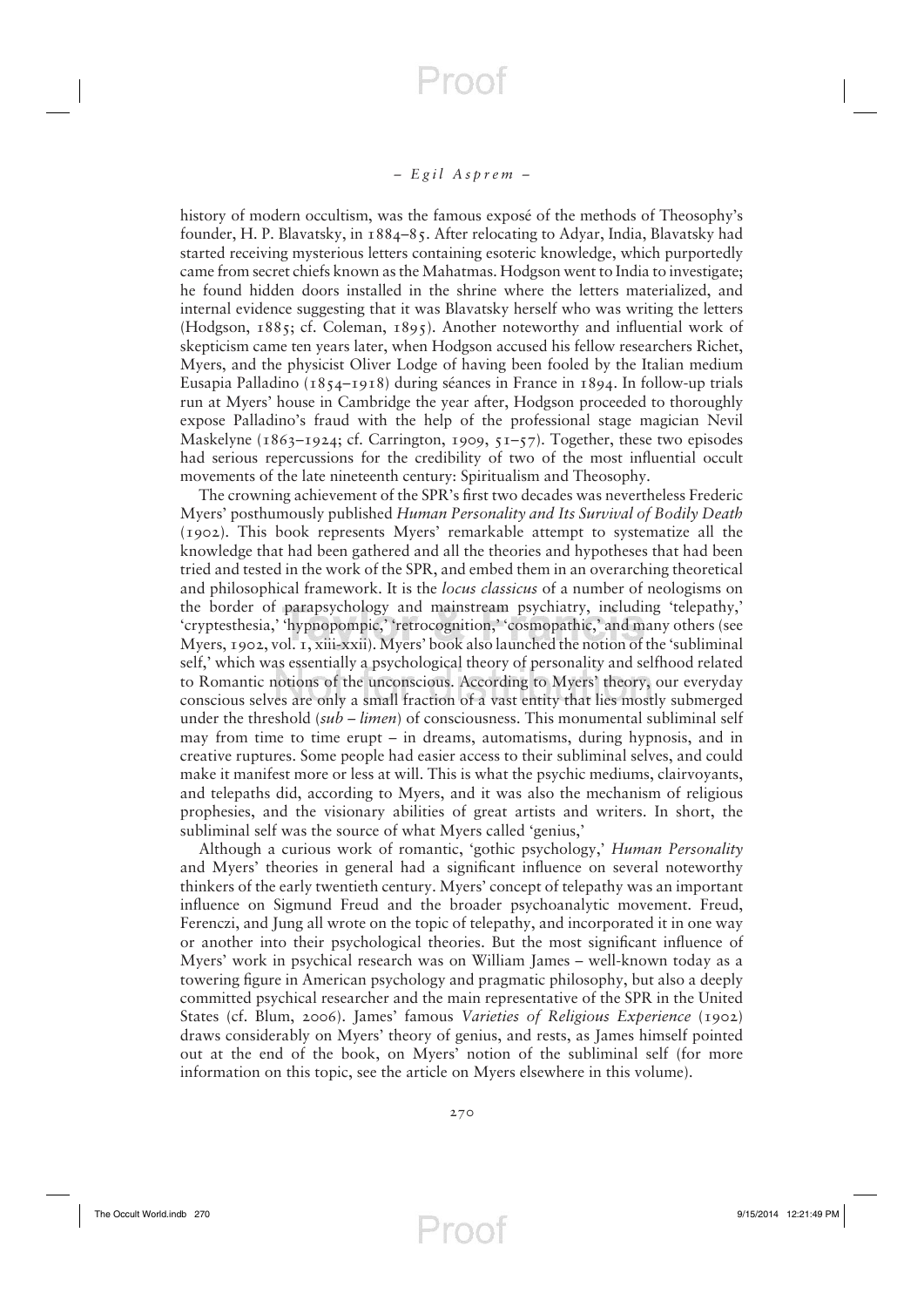### *–* chapter 24: *The Society for Psychical Research –*

### **SCHISMS AND DECLINE: THE SOCIETY FOR PSYCHICAL RESEARCH IN THE TWENTIETH CENTURY**

#### **The Demise of the First Generation and the Return of Spiritualism**

The Sidgwick circle was the 'hard core' of the SPR, guaranteeing stability and a minimum of progress in the Society's scientific work. With the exception of Eleanor Sidgwick, who lived to 1936, all its members were dead by 1905. The dawn of the twentieth century thus marked a generational shift for the Society, and it was not an easy transition. The Society had no problems keeping an active membership: new branches were opening up in new countries, and sister and daughter organizations supporting similar work were taking shape in countries such as France and Germany (for these contexts, see Lachapelle, 2011; Wolffram, 2009). But the consistency of the Society's research focus was suffering from a lack of continuity, and the new generation tended to open up old avenues that their forbears had already closed, with good reason and after due consideration, as being unproductive and riddled with methodological dangers (cf. Asprem, 2013, 322–84). Thus the spiritualist hypothesis made its return, and verified fraudsters such as Palladino found new support among an enthusiastic younger generation.

We may list three reasons for the increased popularity of spiritualism in the SPR after 1900. The first reason is theoretical, and concerns the failure of the generally mechanistic theories of telepathy. When Gurney et al. had suggested that thoughttransference explained apparitions of the (newly) dead, it was generally assumed that this was a mental faculty that worked through the transmittance of 'brain-waves' in electromagnetic fields in the ether. The main theorist here was the physicist Oliver Lodge, who was also one of the leading developers of the Maxwellian field theory (see Hunt 1992). Taking the physics seriously, Lodge and other physicists in the SPR grew concerned when noticing that the *positive* studies of telepathy did not seem to respect the inverse square law: telepathic effects did not diminish with distance. This meant that whatever was going on, it could have nothing to do with the fields and waves of physics. In a presidential address to the SPR in 1902, Lodge instead opened the door to non-physical theories, whether in the style of Myers' 'subliminal self' or the disembodied souls of the spiritualists (cf. Asprem, 2013, 213–14).

The second reason for the return of the spiritualist hypothesis was experimental (and perhaps a little sentimental), and had to do with the ghostly return of Frederic Myers and other first-generation SPR researchers through the mediation of spiritualists. In what became known as the cross-correspondence experiments, the spirit of Myers spoke through a number of mediums working as far away from each other as Boston, Bombay, and Cambridge. The statements were collected at the central offices of the SPR and analyzed through an increasingly esoteric set of hermeneutical strategies. When the data were massaged in this way, SPR researchers convinced themselves that dead Myers had invented a clever way of proving the survival of *his* personality by planting different hints to different mediums, requiring the researchers to collect all the pieces to make out the whole. While leaving strict experimental and quantitative methodologies behind, the hermeneutic evidence of the cross-correspondences was persuasive for many in the Society, including some of the most scientifically minded researchers, and the experiments would continue well into the 1920s (see e.g. Saltmarsh, 1938).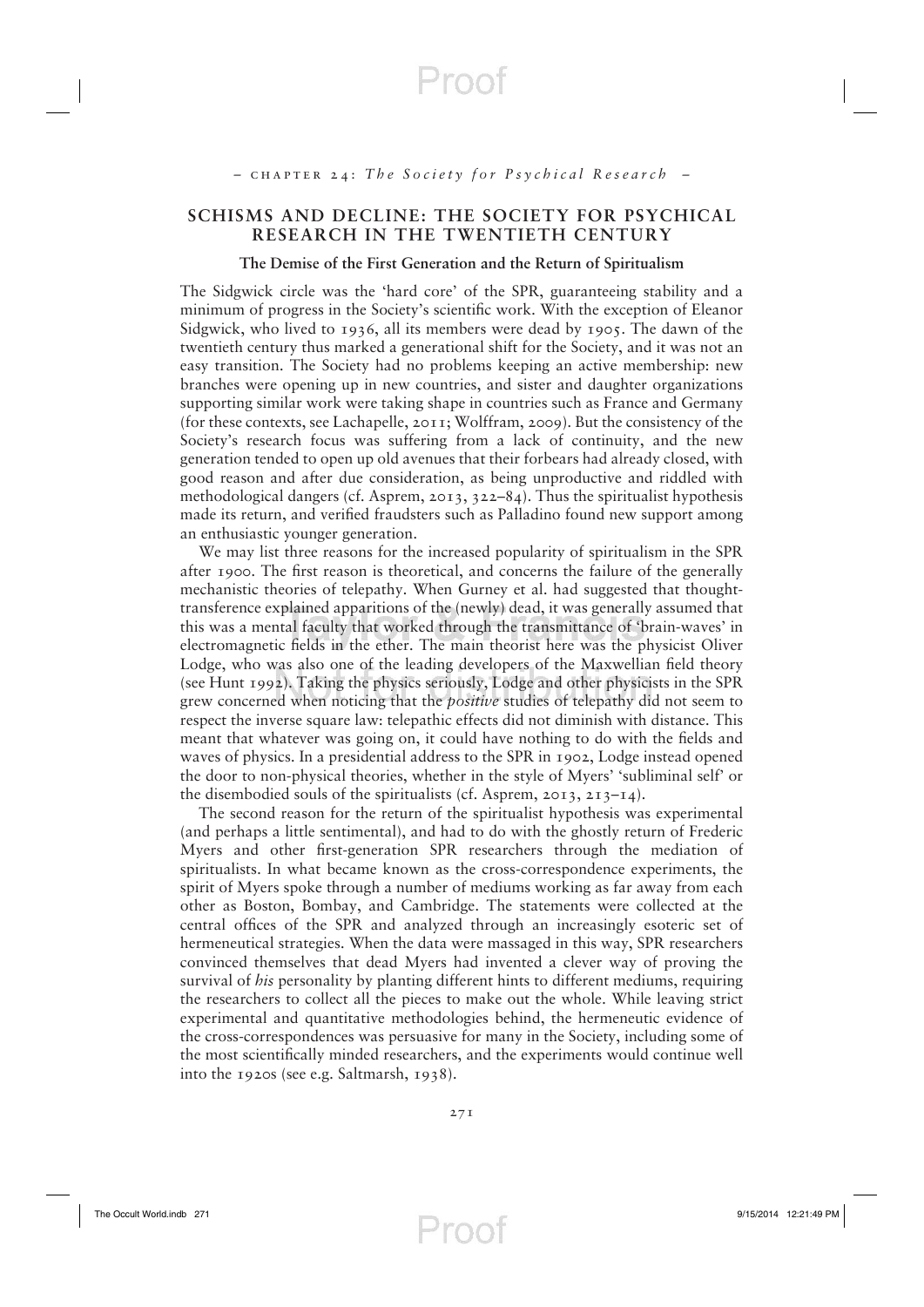### *– Egil Asprem –*

Proot

The third reason for the return of spiritualism is of an altogether different order: the horrors of the First World War. The killing of a generation of young boys in the trenches boosted the enterprise of crossing the veil of death. Many who had been mildly sympathetic to spiritualism before the war emerged as zealous advocates in its wake. Among these were Oliver Lodge, who lost his son Raymond in the trenches in 1915. Lodge believed he had made contact with his son through a number of different mediums, and wrote the bestseller *Raymond, or Life and Death* (1916) to bring the evidence to the world. The now retired physicist would spend the 1920s giving incredibly popular lectures on spiritualism, and writing countless articles, pamphlets and books on the survival of death and related topics (cf. Asprem, 2013, 206–23).

#### **Science vs. Spiritualism: A Parting of Ways**

The SPR continued to maintain a high public profile throughout this period, and attracted a number of internationally known intellectuals to serve as presidents of the society. The list of SPR presidents between 1900 and 1939 include Nobel laureates such as the philosopher Henri Bergson (1913) and the physicist Lord Rayleigh (1919), famous politicians such as Gerald Balfour (1906–7), and well-known public intellectuals such as the German biologist and philosopher Hans Driesch (1926–27), the British pioneer of academic psychology William McDougall ( $1920-21$ ), and the analytic philosopher Charlie Dunbar Broad (1935–36).

Nevertheless, the rising influence of spiritualism within the Society's membership following the First World War had lasting effects on its future development. A chasm was growing between a 'scientific' wing and a 'spiritualist' wing of the SPR. The scientific wing held that the most important thing for the SPR was to develop proper scientific methods, acceptable to colleagues in disciplines such as biology, medicine, and psychology (which were getting increasingly more sophisticated), and to withhold judgment until these had been properly tested. By contrast, the spiritualist wing held that the matter had already been resolved, spiritualism had been vindicated, and the job now consisted in spreading the message to the people. In 1925 this ideological divergence materialized in the form of a series of institutional schisms. In England, the stage magician Harry Price convinced the University of London to support him in establishing the National Laboratory for Psychical Research, which was to act as a more scientific counterpart to the SPR. Price's 'Laboratory' would, however, turn out to be more of a stage for high profile debunking than a research laboratory. The  $1932$ 'Brocken experiment' was a highlight: a full 'black magic' operation was performed on a midsummer's eve on the mountain Brocken in Germany, traditionally associated with the witches' Sabbath. With the world press attending, the magical experiment attempted to transform a goat into a young man. Sensationally, nothing happened.

A more serious institutional schism took place in the United States in the same year, as a response to a controversy that had erupted over tests run with the famous Boston physical medium Mina Crandon, better known as 'Margery.' An investigation committee had been set down, consisting among others of William McDougall (1871– 1938), perhaps the most outspoken advocate of the pro-science line in psychical research, and Harry Houdini (1874–1926), the famous escape artist and skeptic. When the committee's report concluded that Margery was fraudulent, the American SPR took a curious course of action: it disregarded the verdict of the report, fired critics from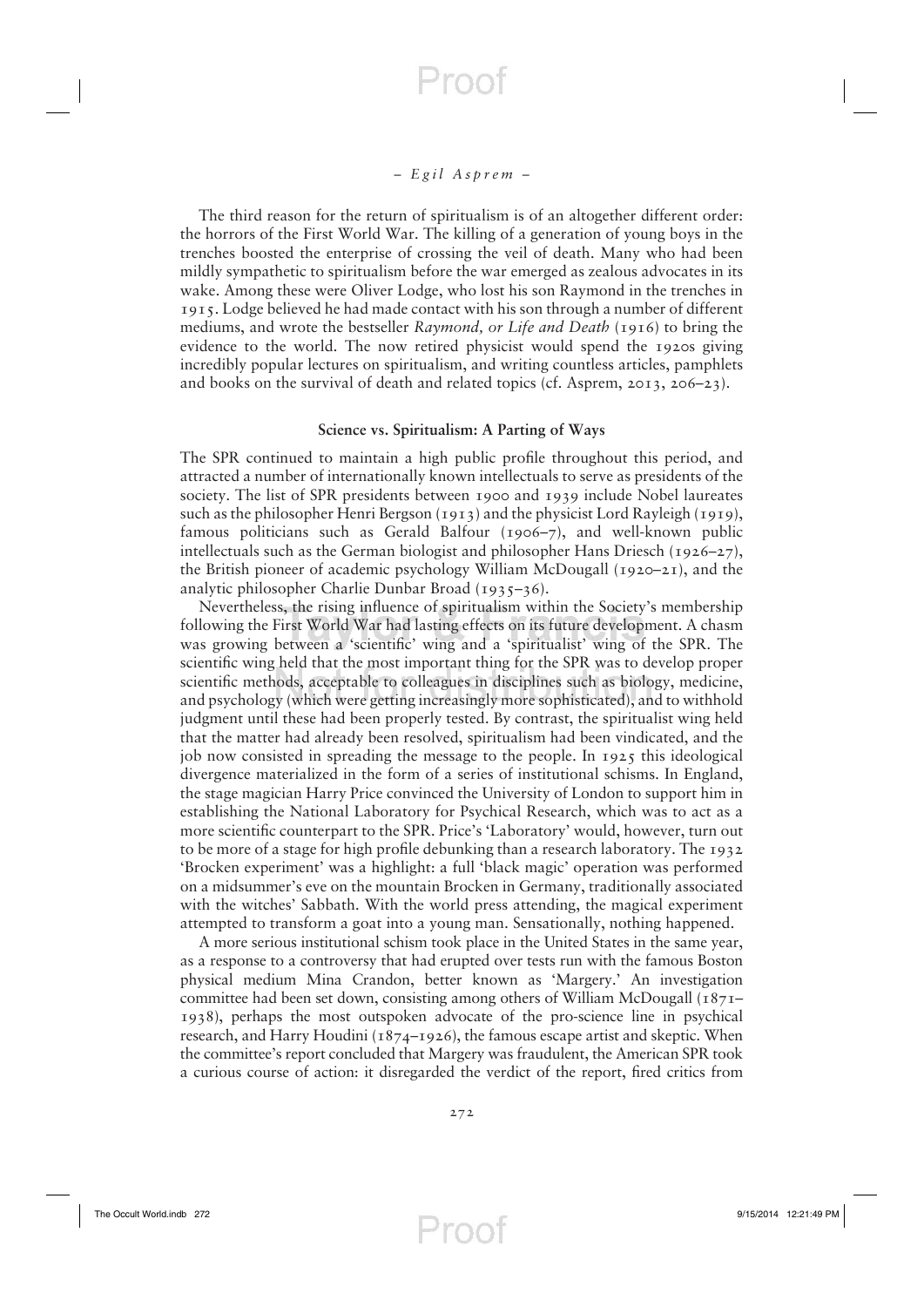# -raot

### *–* chapter 24: *The Society for Psychical Research –*

positions of power in the Society, and started circulating apologetic articles, books, and pamphlets defending Margery against her critics (Prince, 1926; cf. Asprem, 2013, 344– 45). Delicately, one of the orchestrators of this development was the influential Boston surgeon Le Roy Crandon, who happened to be Margery's own husband. One of the people who had been disowned by the board of trustees of the American SPR following the Margery case was Walter Franklin Prince (1863–1934), who had been the editor of the *ASPR* journal, a member of the Margery committee, and a clear supporter of the scientific wing of the Society. Prince, who was not an enemy of spiritualism *per se*, but insisted that scientific methods had to be respected, now became an outspoken critic of the new leadership line. In 1925, he established the Boston Society for Psychical Research (BSPR) to act as a scientific counterpart to the American SPR, which, to his mind, had been hijacked by spiritualists and turned into a propaganda machine.

The BSPR remained the standard bearer of scientific psychical research in America until it ceased operations due to its founder's premature death in  $1934$ . Significantly, the very last thing the BSPR did was to publish a book that would become immensely influential: Joseph Banks Rhine's *Extra-Sensory Perception* (1934). This book, based on Rhine's experimental work under the supervision of McDougall at Duke University, represented a fully experimental, methodologically rigid program of psychical research, and is now generally regarded as the paradigmatic text of experimental parapsychology (e.g. Mauskopf & McVaugh, 1980; cf. Asprem, 2013,  $41I-22$ ). The publication of *Extra-Sensory Perception* by BSPR thus initiated a new phase in the history of psychical research, where new institutions, often connected to mainstream research universities, pursued the scientific track through what became professional parapsychology. Although the SPR's publications would continue to host some important scientific and philosophical discussions in this field, the emergence of professional parapsychology marked the end of the SPR as an institution of any serious scientific promise.

### **THE SOCIETY FOR PSYCHICAL RESEARCH TODAY**

The SPR is still active today, and is thus by far the most successful institution for psychical research in terms of longevity. In the shadow of professional parapsychology, which depends on highly specialized methodological training in experimental psychology and statistical methods, the SPR is not directly involved with research anymore, taking an educational role instead. It hosts public lectures at its offices in Kensington, London, organizes annual conferences on paranormal research and historical issues related to the field of psychical research, and offers some minor grants for researchers. In tune with its Victorian legacy, the SPR also continues to collect anecdotes of paranormal experiences, including premonitions, haunted houses, and poltergeist phenomena.

Most importantly, however, the SPR is in charge of managing its own vast heritage, holding extensive libraries of the entire psychical research literature. In recent years, much of this has been digitized and made available to SPR members online. Thus the Society's bibliographic and archival services are indispensable to parapsychological researchers, but also increasingly important to historians working in the fields of history of science (and 'pseudoscience'), and historians of modern esotericism. The SPR is today a somewhat museal institution of primarily historical interest – but a significant one at that.

Proot